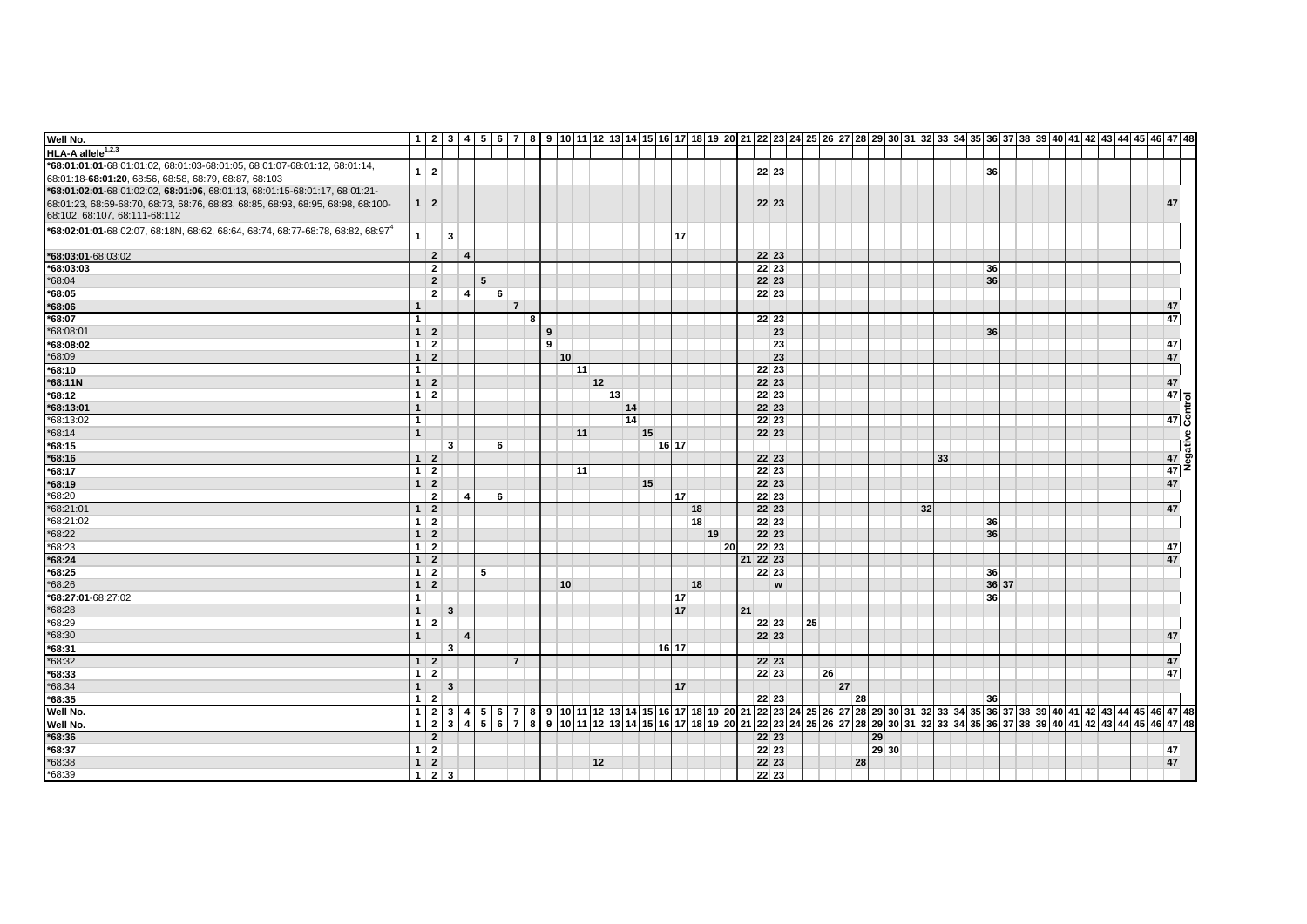| *68:40                                                                       | 1                             | $\overline{\mathbf{3}}$ |  |   |    |    |    |    | 16 17 |    |    |                |          |    |    |    |    |    |    |       |    |    |    |    |    |    |    |                                                                                                                                                    |
|------------------------------------------------------------------------------|-------------------------------|-------------------------|--|---|----|----|----|----|-------|----|----|----------------|----------|----|----|----|----|----|----|-------|----|----|----|----|----|----|----|----------------------------------------------------------------------------------------------------------------------------------------------------|
| *68:41                                                                       | $1\vert 2$                    |                         |  |   |    |    |    |    |       |    |    | 22 23          |          |    |    |    |    |    |    |       |    |    |    |    |    |    | 45 | 47                                                                                                                                                 |
| *68:42                                                                       | $1 \vert 2$                   |                         |  |   |    |    |    |    |       |    |    | 22 23          |          |    |    | 29 |    |    |    |       | 36 |    |    |    |    |    |    |                                                                                                                                                    |
| $*68:43$                                                                     | $1 \vert 2$                   |                         |  |   |    |    |    |    |       |    |    | 22 23          |          |    | 27 |    |    |    |    |       | 36 |    |    |    |    |    |    |                                                                                                                                                    |
| $*68:44$                                                                     | 1                             | $\overline{\mathbf{3}}$ |  |   |    |    |    |    | 17    |    |    |                |          |    | 28 |    |    |    |    |       |    |    |    |    |    |    |    |                                                                                                                                                    |
| *68:45                                                                       | $1 \mid 2$                    |                         |  |   |    |    |    |    |       |    |    | 22 23          |          |    |    |    |    |    |    |       |    |    |    | 41 |    |    |    |                                                                                                                                                    |
| *68:46                                                                       | $w \mid 2$                    |                         |  | 8 |    |    |    |    |       |    |    | 22 23          |          |    |    |    |    |    |    |       |    |    |    |    |    |    |    |                                                                                                                                                    |
| *68:47                                                                       | $1 \vert 2$                   |                         |  | 9 |    |    |    |    |       |    |    | 22 23          |          |    |    |    |    |    |    |       |    |    |    |    |    |    |    | 47                                                                                                                                                 |
| *68:48                                                                       | 1                             | $\mathbf{3}$            |  |   |    |    |    |    | 17    |    |    |                |          |    |    |    | 31 |    |    |       |    |    |    |    |    |    |    |                                                                                                                                                    |
| *68:49N                                                                      | 1                             | $\mathbf{3}$            |  |   |    |    |    |    | 17    |    |    |                |          | 26 |    |    |    |    |    |       |    |    |    |    |    |    |    |                                                                                                                                                    |
| *68:50                                                                       | $1 \vert 2$                   |                         |  |   |    |    | 13 |    |       |    |    | 22 23          |          |    |    |    | 31 |    |    |       | 36 |    |    |    |    |    |    |                                                                                                                                                    |
| *68:51                                                                       | 1 <sup>1</sup>                | $\mathbf{3}$            |  |   |    |    | 13 |    | 17    |    |    |                |          |    |    |    |    |    |    |       |    |    |    |    |    |    |    |                                                                                                                                                    |
| *68:52                                                                       | $1 \vert 2$                   |                         |  |   |    |    |    |    |       |    |    | 22 23          |          |    |    |    |    |    |    |       |    |    |    |    |    |    |    | 46 47                                                                                                                                              |
| *68:53                                                                       | 1 <sup>1</sup>                | $\mathbf{3}$            |  |   |    |    |    |    | 17    |    |    |                |          |    |    |    |    | 32 |    |       |    |    |    |    |    |    |    |                                                                                                                                                    |
| *68:54, 68:61                                                                | 1                             | $\overline{\mathbf{3}}$ |  |   |    |    |    |    | 17    |    |    |                |          |    |    | 29 |    |    |    |       |    |    |    |    |    |    |    |                                                                                                                                                    |
| *68:55                                                                       | $1 \vert 2$                   |                         |  |   |    |    |    |    |       |    |    | 22 23          |          |    |    |    |    |    | 34 |       | 36 |    |    |    |    |    |    |                                                                                                                                                    |
| *68:57, 68:84, 68:90, 68:109                                                 | $\overline{2}$                |                         |  |   |    |    |    |    |       |    |    | 22 23          |          |    |    |    |    |    |    |       |    |    |    |    |    |    |    |                                                                                                                                                    |
| *68:59N                                                                      | $1 \mid 2$                    |                         |  |   |    |    |    |    |       |    |    | 22 23          |          |    |    |    |    |    |    | 35 36 |    |    |    |    |    |    |    |                                                                                                                                                    |
| $*68:60$                                                                     | 1                             | $\overline{\mathbf{3}}$ |  |   |    |    |    |    | 17    |    |    |                |          |    |    |    |    |    |    |       |    |    |    |    | 42 |    |    |                                                                                                                                                    |
| *68:63                                                                       | $1 \mid 2$                    |                         |  |   | 9  |    |    |    |       |    |    |                | 23       |    |    | 29 |    |    |    |       | 36 |    |    |    |    |    |    |                                                                                                                                                    |
| $*68:65$                                                                     | $1 \vert 2$                   |                         |  |   |    |    |    |    |       | 18 |    | 22             |          |    |    |    |    |    |    |       | 37 |    |    |    |    |    |    | 47 <sup>°</sup>                                                                                                                                    |
| *68:66                                                                       | 1 <sup>1</sup>                |                         |  |   |    |    |    |    |       |    |    | 22 23          |          |    |    |    |    |    |    |       |    |    |    |    |    |    |    | 47                                                                                                                                                 |
| *68:67                                                                       | $\mathbf{1}$                  | $\overline{\mathbf{3}}$ |  |   |    |    |    |    | 17    |    |    |                |          |    |    |    |    |    |    |       | 37 |    |    |    |    |    |    |                                                                                                                                                    |
| *68:68                                                                       | $1 \vert 2$                   |                         |  |   |    |    |    |    |       |    |    | 22 23          |          |    |    |    |    |    |    |       | 36 |    | 39 |    |    |    |    |                                                                                                                                                    |
| *68:71, 68:89                                                                | $1 \vert 2$                   |                         |  |   |    |    |    |    |       |    |    | 22 23          |          |    |    |    |    |    |    |       |    |    |    |    |    |    |    |                                                                                                                                                    |
| *68:72                                                                       | $1 \mid 2$                    |                         |  |   |    |    |    |    |       |    |    | 22 23          |          |    |    |    |    |    |    |       | 36 |    |    |    |    |    | 45 |                                                                                                                                                    |
| *68:75:01                                                                    | $\mathbf{1}$                  |                         |  |   |    |    |    |    |       |    |    | 22 23          |          |    |    |    |    |    |    |       |    |    |    |    |    | 44 |    | 47                                                                                                                                                 |
| *68:75:02                                                                    | 1                             |                         |  |   |    |    |    |    |       |    |    | 22 23          |          |    |    |    |    |    |    |       | 36 |    |    |    |    | 44 |    |                                                                                                                                                    |
| *68:80                                                                       | $\mathbf{1}$                  | $\overline{\mathbf{3}}$ |  |   |    |    |    | 15 | 17    |    |    |                |          | 26 |    |    |    |    |    |       |    |    |    |    |    |    |    |                                                                                                                                                    |
| *68:81                                                                       | $\mathbf{1}$                  | $\mathbf{3}$            |  |   |    |    |    | 15 | 17    |    |    |                |          |    |    |    |    |    |    |       |    |    |    |    |    |    |    |                                                                                                                                                    |
| $*68:86$                                                                     | $\mathbf{1}$                  | $\overline{\mathbf{3}}$ |  |   |    |    |    |    | 17    |    |    |                |          |    |    |    |    |    |    |       |    |    |    |    |    |    | 45 |                                                                                                                                                    |
| *68:88                                                                       | 1                             |                         |  |   |    |    |    |    |       |    |    | 22 23          |          |    |    |    |    |    |    |       | 36 |    |    |    |    |    |    |                                                                                                                                                    |
| $*68:91$                                                                     | $1 \vert 2$                   |                         |  |   |    |    |    |    |       |    |    | 22 23          |          |    |    |    |    |    |    |       |    | 38 |    |    |    |    |    | 47                                                                                                                                                 |
| *68:92                                                                       |                               | 3                       |  |   |    |    |    |    | 17    |    |    |                |          |    |    |    |    |    |    |       |    |    |    |    |    |    |    |                                                                                                                                                    |
| *68:94N                                                                      | $1 \vert 2$                   |                         |  |   |    |    |    |    |       |    |    | 22 23          |          |    |    |    |    |    |    |       | 36 |    |    |    |    | 43 |    |                                                                                                                                                    |
|                                                                              |                               |                         |  |   |    |    |    |    |       |    |    |                |          |    |    |    |    |    |    |       |    |    |    |    |    | 44 |    |                                                                                                                                                    |
| *68:96                                                                       | $1 \mid 2$<br>$1\overline{2}$ |                         |  |   |    |    |    |    |       |    |    | 22 23<br>22 23 |          |    |    |    |    |    |    |       |    |    |    |    | 42 |    |    | 47<br>47                                                                                                                                           |
| *68:99                                                                       |                               |                         |  |   |    |    |    |    |       |    |    |                |          |    |    |    |    |    |    |       |    |    |    |    |    |    |    |                                                                                                                                                    |
| *68:104                                                                      | 1 <sup>1</sup>                |                         |  |   |    |    |    |    | 17    |    |    |                |          |    |    |    |    |    |    |       |    |    |    |    |    |    |    | 47<br>47                                                                                                                                           |
| *68:105                                                                      | $1 \mid 2$<br>$1 \vert 2$     |                         |  |   |    |    |    |    |       |    | 20 | 22 23          | 22 23 24 |    |    |    |    |    |    |       |    |    |    |    |    |    |    |                                                                                                                                                    |
| *68:106                                                                      |                               |                         |  |   |    |    |    |    |       |    |    |                |          |    |    |    |    |    |    |       | 36 |    | 40 |    |    |    |    |                                                                                                                                                    |
| Well No.                                                                     |                               |                         |  |   |    |    |    |    |       |    |    |                |          |    |    |    |    |    |    |       |    |    |    |    |    |    |    |                                                                                                                                                    |
| Well No.                                                                     |                               |                         |  |   |    |    |    |    |       |    |    |                |          |    |    |    |    |    |    |       |    |    |    |    |    |    |    | 1 2 3 4 5 6 7 8 9 10 11 2 3 4 5 6 7 8 9 10 11 2 3 4 5 6 7 8 9 20 21 22 23 24 25 26 27 28 29 30 31 32 33 4 35 36 37 38 39 40 41 42 43 44 5 46 47 48 |
| *68:108                                                                      | $1 \vert 2$                   |                         |  |   |    |    |    |    |       |    |    |                | 23       |    |    |    |    |    |    |       |    |    |    |    |    |    |    | 47                                                                                                                                                 |
| *68:110                                                                      | 1 <sup>1</sup>                | $\mathbf{3}$            |  |   |    | 12 |    |    | 17    |    |    |                |          |    | 28 |    |    |    |    |       |    |    |    |    |    |    |    |                                                                                                                                                    |
| *69:01-69:03                                                                 | $\mathbf{1}$                  |                         |  |   |    |    |    |    |       |    |    |                | 24       |    |    |    |    |    |    |       | 36 |    |    |    |    |    |    |                                                                                                                                                    |
| *01:01:01:01-01:04N, 01:07-01:11N, 01:14-01:18N, 01:21-01:24, 01:26-01:29,   |                               |                         |  |   |    |    |    |    |       |    |    |                |          |    |    |    |    |    |    |       |    |    |    |    |    |    |    |                                                                                                                                                    |
| 01:31N-01:33, 01:35-01:50, 01:52N-01:65, 01:67:01-01:71, 01:74-01:78, 01:80- |                               |                         |  |   |    |    |    |    |       | 18 |    | w              |          |    |    |    |    |    |    |       |    |    |    |    |    |    |    |                                                                                                                                                    |
| 01:97, 01:99-01:101, 01:103-01:125, 01:128-01:129, 01:131-01:135, 01:137-    |                               |                         |  |   |    |    |    |    |       |    |    |                |          |    |    |    |    |    |    |       |    |    |    |    |    |    |    |                                                                                                                                                    |
| 01:144, 01:146-01:155                                                        |                               |                         |  |   |    |    |    |    |       |    |    |                |          |    |    |    |    |    |    |       |    |    |    |    |    |    |    |                                                                                                                                                    |
| *01:06, 01:25, 23:53, 29:03, 80:01:01:01-80:03                               |                               |                         |  |   |    |    |    |    |       | 18 |    |                |          |    |    |    |    |    |    |       |    |    |    |    |    |    |    |                                                                                                                                                    |
| *01:12, 01:19, 01:127, 01:136, 11:38, 24:17, 24:41, 24:208, 29:33            |                               |                         |  |   | 10 |    |    |    |       | 18 |    |                |          |    |    |    |    |    |    |       |    |    |    |    |    |    |    |                                                                                                                                                    |
| *01:13, 03:18                                                                | $\mathbf{1}$                  |                         |  |   |    |    |    |    |       | 18 |    | W              |          |    |    |    |    |    |    |       |    |    |    |    |    |    |    |                                                                                                                                                    |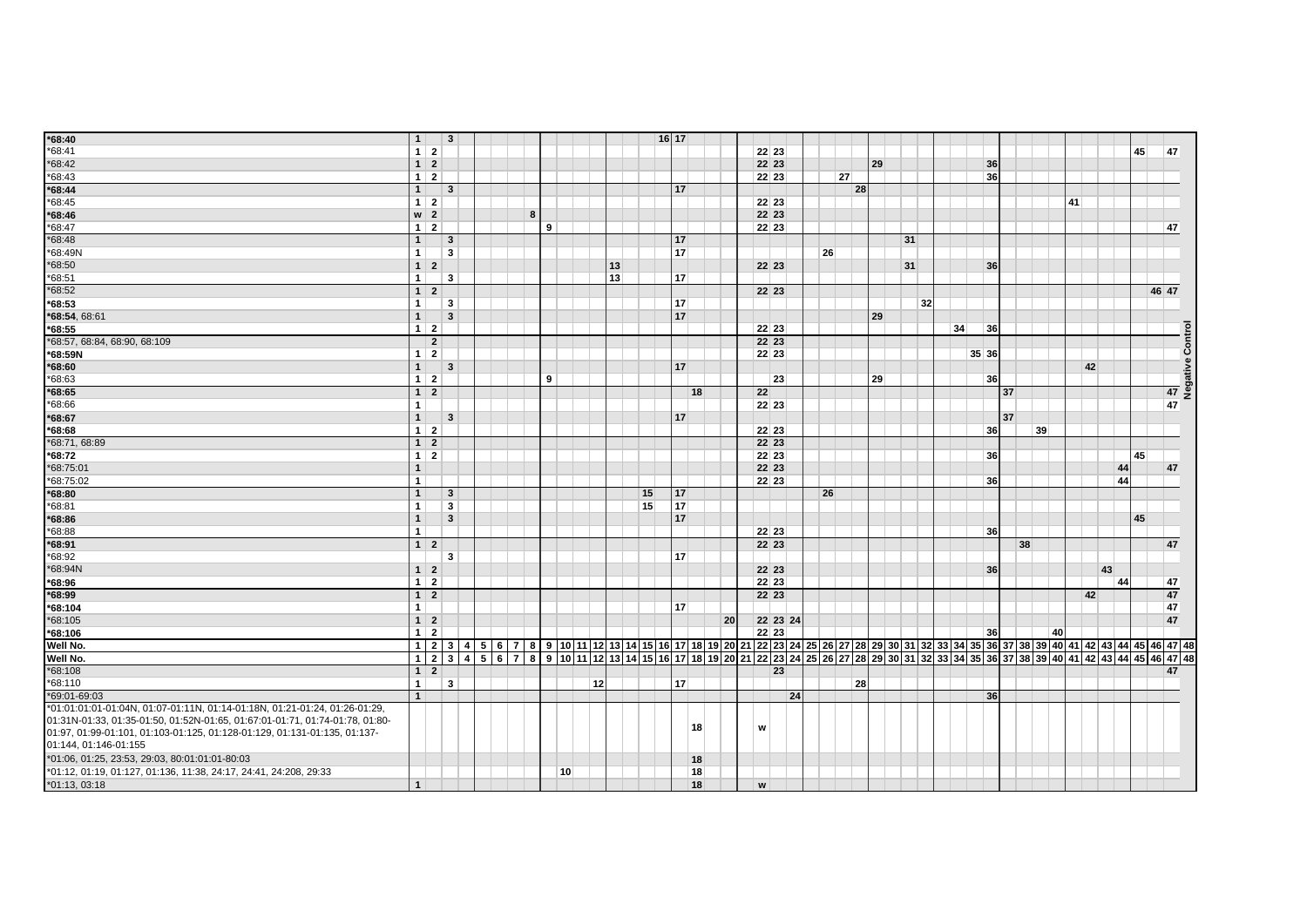| *01:20, 01:66, 01:73, 01:130                                                                                                                                                                                                                                                                                                                                                                                                                                                                                                                                                                        |                |                        |   |   |    |  |    |           | 18 | 20 |    | W     |    |    |    |       |                 |    |  |  |  |  |  |    |         |
|-----------------------------------------------------------------------------------------------------------------------------------------------------------------------------------------------------------------------------------------------------------------------------------------------------------------------------------------------------------------------------------------------------------------------------------------------------------------------------------------------------------------------------------------------------------------------------------------------------|----------------|------------------------|---|---|----|--|----|-----------|----|----|----|-------|----|----|----|-------|-----------------|----|--|--|--|--|--|----|---------|
| $*01:51$                                                                                                                                                                                                                                                                                                                                                                                                                                                                                                                                                                                            | $\overline{2}$ |                        |   |   |    |  |    |           | 18 |    |    | W     |    |    |    |       |                 |    |  |  |  |  |  |    |         |
| *01:72, 01:102, 36:04                                                                                                                                                                                                                                                                                                                                                                                                                                                                                                                                                                               |                |                        |   |   |    |  |    |           |    |    |    | W     |    |    |    |       |                 |    |  |  |  |  |  |    |         |
| $*01:98$                                                                                                                                                                                                                                                                                                                                                                                                                                                                                                                                                                                            |                |                        |   |   |    |  |    |           | 18 |    |    | 22    |    |    |    |       |                 |    |  |  |  |  |  |    |         |
| $*01:126$                                                                                                                                                                                                                                                                                                                                                                                                                                                                                                                                                                                           |                |                        |   |   |    |  |    |           | 18 |    |    | W     |    |    |    |       |                 |    |  |  |  |  |  | 45 |         |
| *02:02, 02:05:01-02:05:06, 02:08, 02:47, 02:63, 02:102, 02:115, 02:154-02:155,<br>02:172, 02:179, 02:186, 02:209, 02:232, 02:286, 02:320, 02:324, 02:337, 02:344,<br>02:359, 02:373N, 02:413, 02:421, 02:433, 02:484, 02:492, 02:495-02:496                                                                                                                                                                                                                                                                                                                                                         |                |                        |   |   |    |  |    |           | w  |    |    |       |    |    |    |       |                 |    |  |  |  |  |  |    |         |
| 102:03:01-02:03:07, 02:148, 02:253, 02:258, 02:264, 02:281, 02:315, 02:323,<br>02:345, 02:355, 02:370, 02:402, 02:412, 02:427, 02:431, 02:447, 02:463, 02:466,<br>02:480, 02:505                                                                                                                                                                                                                                                                                                                                                                                                                    |                |                        |   |   |    |  |    |           | 17 |    |    |       |    |    |    | 29    |                 |    |  |  |  |  |  |    | Control |
| *02:06:05                                                                                                                                                                                                                                                                                                                                                                                                                                                                                                                                                                                           |                | $\boldsymbol{\Lambda}$ | 6 |   |    |  |    |           |    |    |    |       |    |    |    |       |                 |    |  |  |  |  |  |    |         |
| *02:22:01-02:22:02, 02:50, 02:104, 02:136, 02:191, 02:230, 02:267, 02:376,<br>02:382, 23:02, 24:06, 24:138, 24:167, 31:30, 32:10, B*27:25, B*27:115, C*02:07                                                                                                                                                                                                                                                                                                                                                                                                                                        |                |                        |   |   |    |  |    |           | 17 |    |    |       |    |    |    |       |                 |    |  |  |  |  |  |    | Negativ |
| *02:26, 02:99, 02:171:02, 02:393, B*44:03:19-44:03:20                                                                                                                                                                                                                                                                                                                                                                                                                                                                                                                                               |                |                        |   |   |    |  |    |           |    |    |    |       |    |    |    | 29    |                 |    |  |  |  |  |  |    |         |
| *02:34-02:35:03, 02:56:01-02:56:02, 02:62, 02:78, 02:103, 03:01:30, 03:01:50,<br>03:19, 03:40, 03:43, 03:53, 03:82, 03:98, 03:103, 03:105, 03:170, 03:186,<br>11:01:35, 11:01:57, 11:09, 11:22-11:24:02, 11:31, 11:50Q, 11:59, 11:112, 11:116,<br>11:158, 11:162, 24:19, 30:18, 30:55, 74:13, C*03:82                                                                                                                                                                                                                                                                                               |                |                        |   |   |    |  |    |           |    |    |    |       |    |    |    |       |                 |    |  |  |  |  |  |    |         |
| *02:49, 24:87, B*07:197, B*27:45, B*27:108                                                                                                                                                                                                                                                                                                                                                                                                                                                                                                                                                          |                |                        |   |   |    |  |    |           | 17 |    | 21 |       |    |    |    |       |                 |    |  |  |  |  |  |    |         |
| $*02:52$                                                                                                                                                                                                                                                                                                                                                                                                                                                                                                                                                                                            |                |                        |   | 7 |    |  |    |           |    |    |    |       |    |    |    |       |                 |    |  |  |  |  |  |    |         |
| $*02:55, 33:22$                                                                                                                                                                                                                                                                                                                                                                                                                                                                                                                                                                                     |                |                        |   |   |    |  |    |           |    |    |    |       | 24 |    |    |       |                 |    |  |  |  |  |  |    |         |
| *02:74:02, 02:159                                                                                                                                                                                                                                                                                                                                                                                                                                                                                                                                                                                   |                |                        |   |   |    |  |    |           |    |    |    |       |    |    |    |       |                 | 32 |  |  |  |  |  |    |         |
| *02:114, 02:246, 02:279, 29:22                                                                                                                                                                                                                                                                                                                                                                                                                                                                                                                                                                      |                |                        |   |   |    |  |    |           |    | 20 |    |       | 23 |    |    |       |                 |    |  |  |  |  |  |    |         |
| $*02:117$                                                                                                                                                                                                                                                                                                                                                                                                                                                                                                                                                                                           |                |                        |   |   |    |  |    |           | 17 |    |    |       |    |    |    | 29 30 |                 |    |  |  |  |  |  |    |         |
| *02:121, 02:237, 02:425, 23:47, 24:18, 24:204, 24:213, 24:234                                                                                                                                                                                                                                                                                                                                                                                                                                                                                                                                       |                |                        |   |   |    |  | 15 |           |    |    |    |       |    |    |    |       |                 |    |  |  |  |  |  |    |         |
| *02:122                                                                                                                                                                                                                                                                                                                                                                                                                                                                                                                                                                                             |                |                        | 6 |   |    |  |    | 16 17     |    |    |    |       |    |    |    |       |                 |    |  |  |  |  |  |    |         |
| $*02:135$                                                                                                                                                                                                                                                                                                                                                                                                                                                                                                                                                                                           |                |                        |   |   |    |  |    |           | 17 |    |    |       |    |    |    |       | 30 <sup>°</sup> |    |  |  |  |  |  |    |         |
| $*02:143$                                                                                                                                                                                                                                                                                                                                                                                                                                                                                                                                                                                           |                |                        | 6 |   |    |  |    | <b>16</b> |    |    |    |       |    |    |    |       |                 |    |  |  |  |  |  |    |         |
| *02:217:02, 02:419                                                                                                                                                                                                                                                                                                                                                                                                                                                                                                                                                                                  |                |                        |   |   |    |  | 14 |           |    |    |    |       |    |    |    |       |                 |    |  |  |  |  |  |    |         |
| *02:229, 29:01:03, 29:28, 36:02                                                                                                                                                                                                                                                                                                                                                                                                                                                                                                                                                                     |                |                        |   |   |    |  |    |           |    |    |    | 22 23 |    |    |    |       |                 |    |  |  |  |  |  |    |         |
| *02:243:01-02:243:02, 24:82                                                                                                                                                                                                                                                                                                                                                                                                                                                                                                                                                                         |                |                        |   |   |    |  |    |           |    |    |    |       |    | 25 |    |       |                 |    |  |  |  |  |  |    |         |
| *02:339, 02:407, 02:449                                                                                                                                                                                                                                                                                                                                                                                                                                                                                                                                                                             |                | 5                      |   |   |    |  |    |           |    |    |    |       |    |    |    |       |                 |    |  |  |  |  |  |    |         |
| $*02:358$                                                                                                                                                                                                                                                                                                                                                                                                                                                                                                                                                                                           |                |                        |   |   | 11 |  |    |           |    |    |    |       |    |    |    |       |                 |    |  |  |  |  |  |    |         |
| Well No.                                                                                                                                                                                                                                                                                                                                                                                                                                                                                                                                                                                            |                |                        |   |   |    |  |    |           |    |    |    |       |    |    |    |       |                 |    |  |  |  |  |  |    |         |
| Well No.                                                                                                                                                                                                                                                                                                                                                                                                                                                                                                                                                                                            | 1 2            |                        |   |   |    |  |    |           |    |    |    |       |    |    |    |       |                 |    |  |  |  |  |  |    |         |
| $*02:385$                                                                                                                                                                                                                                                                                                                                                                                                                                                                                                                                                                                           |                |                        |   |   |    |  |    |           |    |    |    |       |    |    | 27 |       |                 |    |  |  |  |  |  |    |         |
| $*02:396$                                                                                                                                                                                                                                                                                                                                                                                                                                                                                                                                                                                           |                |                        |   |   |    |  |    |           |    |    |    |       |    |    |    |       |                 |    |  |  |  |  |  | 46 |         |
| $*02:489$                                                                                                                                                                                                                                                                                                                                                                                                                                                                                                                                                                                           |                |                        |   |   |    |  |    |           | w  |    |    |       |    |    |    | 29    |                 |    |  |  |  |  |  |    |         |
| *03:01:01:01-03:01:08, 03:01:10-03:01:22, 03:01:24-03:01:29, 03:01:31-03:01:37,<br>03:01:39-03:01:49, 03:02:01-03:03N, 03:05:01-03:07, 03:09, 03:11N-03:16,<br>03:17:02, 03:20-03:23:02, 03:25-03:31, 03:33-03:35, 03:37-03:39, 03:42, 03:44:01-<br>03:49, 03:51-03:52, 03:54-03:56, 03:58-03:65, 03:67-03:81, 03:83-03:88, 03:90-<br>03:94, 03:96, 03:99-03:102, 03:104, 03:106, 03:109-03:110, 03:112-03:121,<br>03:123:01, 03:124-03:134, 03:136-03:141, 03:143-03:151, 03:153-03:160,<br>03:162N, 03:164-03:166, 03:168N-03:169, 03:174-03:175, 03:179-03:185, 03:187-<br>03:188, 11:35, 11:130 |                |                        |   |   |    |  |    |           |    |    |    |       | 23 |    |    |       |                 |    |  |  |  |  |  |    |         |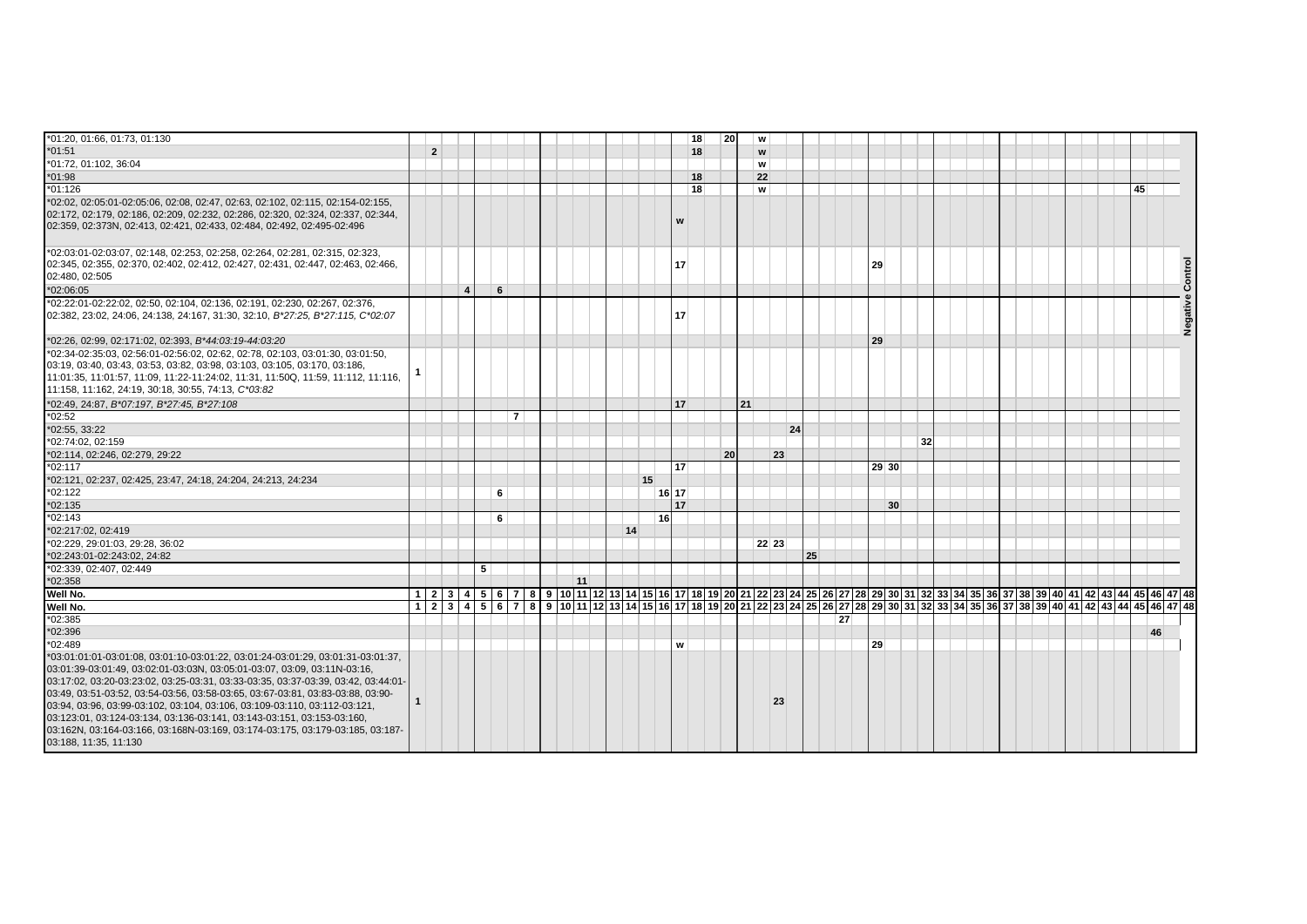| *03:01:09, 03:01:23, 03:08, 03:32, 03:36N, 03:41, 03:57, 03:89, 03:107-03:108,<br>03:111, 03:142, 03:152, 03:161N, 03:172-03:173, 03:176, 03:178N, 29:01:01:01-<br>29:01:02, 29:01:04-29:02:01:02, 29:02:03-29:02:14, 29:04, 29:06-29:21, 29:23-<br>29:27, 29:29-29:31, 29:34-29:66, 30:26, 31:03-31:04, 31:06, 32:04, 32:30, 32:32                                                                                                                                                                                                                                                        |                 |   |  |                 |  |                                                                                                                                                     |    |    |       | 23 |    |                 |    |    |                 |    |    |  |  |  |
|--------------------------------------------------------------------------------------------------------------------------------------------------------------------------------------------------------------------------------------------------------------------------------------------------------------------------------------------------------------------------------------------------------------------------------------------------------------------------------------------------------------------------------------------------------------------------------------------|-----------------|---|--|-----------------|--|-----------------------------------------------------------------------------------------------------------------------------------------------------|----|----|-------|----|----|-----------------|----|----|-----------------|----|----|--|--|--|
| *03:01:38, 03:123:02                                                                                                                                                                                                                                                                                                                                                                                                                                                                                                                                                                       | $\mathbf{1}$    |   |  |                 |  |                                                                                                                                                     |    |    |       | 23 |    | 29              |    |    |                 |    |    |  |  |  |
| *03:04:01-03:04:03                                                                                                                                                                                                                                                                                                                                                                                                                                                                                                                                                                         | 1 <sup>1</sup>  |   |  |                 |  |                                                                                                                                                     | 18 |    |       | 23 |    |                 |    |    |                 |    |    |  |  |  |
| *03:10, 11:04                                                                                                                                                                                                                                                                                                                                                                                                                                                                                                                                                                              | $\mathbf{1}$    |   |  | 10 <sup>1</sup> |  |                                                                                                                                                     |    |    |       | 23 |    |                 |    |    |                 |    |    |  |  |  |
| *03:17:01, 03:171                                                                                                                                                                                                                                                                                                                                                                                                                                                                                                                                                                          | 1 <sup>1</sup>  |   |  |                 |  | 15                                                                                                                                                  |    |    |       | 23 |    |                 |    |    |                 |    |    |  |  |  |
| $*03:24$                                                                                                                                                                                                                                                                                                                                                                                                                                                                                                                                                                                   | $1 \vert 2$     |   |  |                 |  |                                                                                                                                                     |    |    |       | 23 |    |                 |    |    |                 |    |    |  |  |  |
| *03:50, 03:66                                                                                                                                                                                                                                                                                                                                                                                                                                                                                                                                                                              | 1 <sup>1</sup>  |   |  |                 |  |                                                                                                                                                     |    |    | 22 23 |    |    |                 |    |    |                 |    |    |  |  |  |
| *03:95, 03:177                                                                                                                                                                                                                                                                                                                                                                                                                                                                                                                                                                             | 1               |   |  |                 |  |                                                                                                                                                     |    | 20 |       | 23 |    |                 |    |    |                 |    |    |  |  |  |
| *03:97, 03:122, 03:135, 11:94                                                                                                                                                                                                                                                                                                                                                                                                                                                                                                                                                              | $\mathbf{1}$    |   |  |                 |  |                                                                                                                                                     | 18 |    |       |    |    |                 |    |    |                 |    |    |  |  |  |
| $*03:163$                                                                                                                                                                                                                                                                                                                                                                                                                                                                                                                                                                                  | $\mathbf{1}$    |   |  |                 |  |                                                                                                                                                     |    |    |       | 23 |    |                 |    | 34 |                 |    |    |  |  |  |
| *03:167, 11:27, 11:39, 11:153:01-11:153:02                                                                                                                                                                                                                                                                                                                                                                                                                                                                                                                                                 | $\mathbf{1}$    |   |  | 10 <sup>1</sup> |  |                                                                                                                                                     | 18 |    |       |    |    |                 |    |    |                 |    |    |  |  |  |
| *11:01:01-11:01:34. 11:01:36-11:01:50. 11:01:52-11:01:56. 11:01:58-11:01:62.<br>11:03, 11:05-11:07, 11:11-11:13, 11:15:01-11:15:02, 11:20-11:21N, 11:26, 11:29-<br>11:30, 11:32-11:34, 11:36-11:37, 11:41-11:43, 11:46-11:49, 11:52Q, 11:54-11:56,<br>11:58, 11:60-11:70:02, 11:72-11:76, 11:79-11:93, 11:95-11:97, 11:99N-11:100,<br>11:102-11:105, 11:107-11:109N, 11:114-11:115N, 11:117-11:120, 11:122-11:129,<br>11:131-11:139, 11:141-11:146, 11:148-11:152, 11:154-11:157, 11:159-11:160,<br>11:163, 11:165-11:167, 11:169-11:175, 11:177, 11:179-11:182Q, 11:184-11:189,<br>11:192 |                 |   |  | 10 <sup>1</sup> |  |                                                                                                                                                     |    |    |       |    |    |                 |    |    |                 |    |    |  |  |  |
| *11:01:51, 11:02:01-11:02:06, 11:14, 11:16-11:19, 11:40, 11:45, 11:51, 11:57,<br>11:71, 11:77-11:78N, 11:101, 11:106, 11:110-11:111, 11:121, 11:147, 11:161,<br>11:168, 11:178, 11:190                                                                                                                                                                                                                                                                                                                                                                                                     |                 |   |  | 10 <sup>1</sup> |  |                                                                                                                                                     |    |    |       |    |    |                 |    |    |                 |    |    |  |  |  |
| *11:08, 11:44, 11:183                                                                                                                                                                                                                                                                                                                                                                                                                                                                                                                                                                      | 1               |   |  |                 |  |                                                                                                                                                     |    |    | 22    |    |    |                 |    |    |                 |    |    |  |  |  |
| $*11:10$                                                                                                                                                                                                                                                                                                                                                                                                                                                                                                                                                                                   | $1 \mid 2 \mid$ |   |  | 10 <sup>1</sup> |  |                                                                                                                                                     |    |    |       |    |    |                 |    |    | 36              |    |    |  |  |  |
| $*11:25$                                                                                                                                                                                                                                                                                                                                                                                                                                                                                                                                                                                   | $\mathbf{1}$    |   |  |                 |  |                                                                                                                                                     |    |    |       |    |    | 29              |    |    |                 |    |    |  |  |  |
| $*11:98$                                                                                                                                                                                                                                                                                                                                                                                                                                                                                                                                                                                   |                 | 5 |  | 10 <sup>1</sup> |  |                                                                                                                                                     |    |    |       |    |    |                 |    |    |                 |    |    |  |  |  |
| $*11:164$                                                                                                                                                                                                                                                                                                                                                                                                                                                                                                                                                                                  | $\mathbf{1}$    |   |  | 10              |  |                                                                                                                                                     |    |    |       |    |    |                 |    |    |                 |    | 42 |  |  |  |
| *11:191                                                                                                                                                                                                                                                                                                                                                                                                                                                                                                                                                                                    | 1 <sup>1</sup>  |   |  |                 |  |                                                                                                                                                     |    |    | 22    |    |    | 29              |    |    |                 |    |    |  |  |  |
| *24:24, 24:67                                                                                                                                                                                                                                                                                                                                                                                                                                                                                                                                                                              |                 |   |  |                 |  |                                                                                                                                                     |    |    |       |    |    |                 |    |    |                 |    | 41 |  |  |  |
| Well No.                                                                                                                                                                                                                                                                                                                                                                                                                                                                                                                                                                                   |                 |   |  |                 |  | 1 2 3 4 5 6 7 8 9 10 11 2 3 4 5 6 7 8 9 10 11 2 3 4 5 6 7 8 9 20 21 22 23 24 25 26 27 28 29 30 31 32 33 34 35 36 37 38 39 40 41 42 43 44 5 46 47 48 |    |    |       |    |    |                 |    |    |                 |    |    |  |  |  |
| Well No.                                                                                                                                                                                                                                                                                                                                                                                                                                                                                                                                                                                   |                 |   |  |                 |  | 1 2 3 4 5 6 7 8 9 10 11 2 3 4 5 6 7 8 9 10 11 2 3 4 5 6 7 8 9 20 21 22 23 24 25 26 27 28 29 30 31 32 33 34 35 36 37 38 39 40 41 42 43 44 5 46 47 48 |    |    |       |    |    |                 |    |    |                 |    |    |  |  |  |
| *24:141                                                                                                                                                                                                                                                                                                                                                                                                                                                                                                                                                                                    |                 |   |  |                 |  | 15                                                                                                                                                  |    |    |       |    | 26 |                 |    |    |                 |    |    |  |  |  |
| *25:01:01-25:01:03, 25:01:05-25:02, 25:06-25:07, 25:10-25:11, 25:13-25:14,<br>25:16, 25:18, 25:21, 25:24-25:25, 26:01:01-26:01:04, 26:01:07-26:01:14, 26:01:16,<br>26:01:18-26:01:25, 26:01:27-26:01:29, 26:01:31-26:02:01, 26:03:01-26:06, 26:09,<br>26:12-26:13, 26:15, 26:17, 26:21, 26:23-26:26, 26:30-26:34, 26:36-26:39, 26:41-<br>26:42, 26:45-26:46, 26:50-26:53, 26:55-26:56, 26:58-26:60N, 26:62-26:63, 26:65-<br>26:66, 26:68-26:70, 26:74-26:80, 26:82, 26:84-26:85, 26:87-26:88, 26:90, 26:94-<br>26:99, 26:101-26:102, 66:03, 66:05, 66:11                                   |                 |   |  |                 |  |                                                                                                                                                     | 17 |    |       |    |    | 30 31           |    |    | 36 <sup>1</sup> | 38 |    |  |  |  |
| *25:01:04, 25:03, 25:15, 25:17, 26:01:30, 26:07:01-26:07:02, 26:19-26:20, 26:35,<br>26:64, 26:72, 26:83, 26:89, 26:92, 43:01                                                                                                                                                                                                                                                                                                                                                                                                                                                               |                 |   |  |                 |  |                                                                                                                                                     | 17 |    |       |    |    | 30 31           |    |    |                 | 38 |    |  |  |  |
| *25:04, 25:12N, 26:01:05-26:01:06, 26:08, 26:27, 26:48, 26:67, 26:81, 26:86,<br>26:91, 26:93                                                                                                                                                                                                                                                                                                                                                                                                                                                                                               |                 |   |  |                 |  |                                                                                                                                                     |    |    |       |    |    | 30 31           |    |    | 36              | 38 |    |  |  |  |
| *25:05, 25:22, 26:54                                                                                                                                                                                                                                                                                                                                                                                                                                                                                                                                                                       |                 |   |  |                 |  |                                                                                                                                                     | 17 |    |       |    |    | 30 <sup>1</sup> |    |    | 36              | 38 |    |  |  |  |
| *25:08, 26:01:26, 26:02:02, 26:11N, 26:47                                                                                                                                                                                                                                                                                                                                                                                                                                                                                                                                                  |                 |   |  |                 |  |                                                                                                                                                     | 17 |    |       |    |    |                 |    |    | 36              | 38 |    |  |  |  |
| *25:09. 26:01:15. 26:14. 26:28                                                                                                                                                                                                                                                                                                                                                                                                                                                                                                                                                             |                 |   |  |                 |  |                                                                                                                                                     | 17 |    |       |    |    |                 | 31 |    | 36              | 38 |    |  |  |  |
| *25:19, 26:43:01-26:43:02                                                                                                                                                                                                                                                                                                                                                                                                                                                                                                                                                                  |                 |   |  | 9               |  |                                                                                                                                                     |    |    |       |    |    | 30 31           |    |    | 36              | 38 |    |  |  |  |